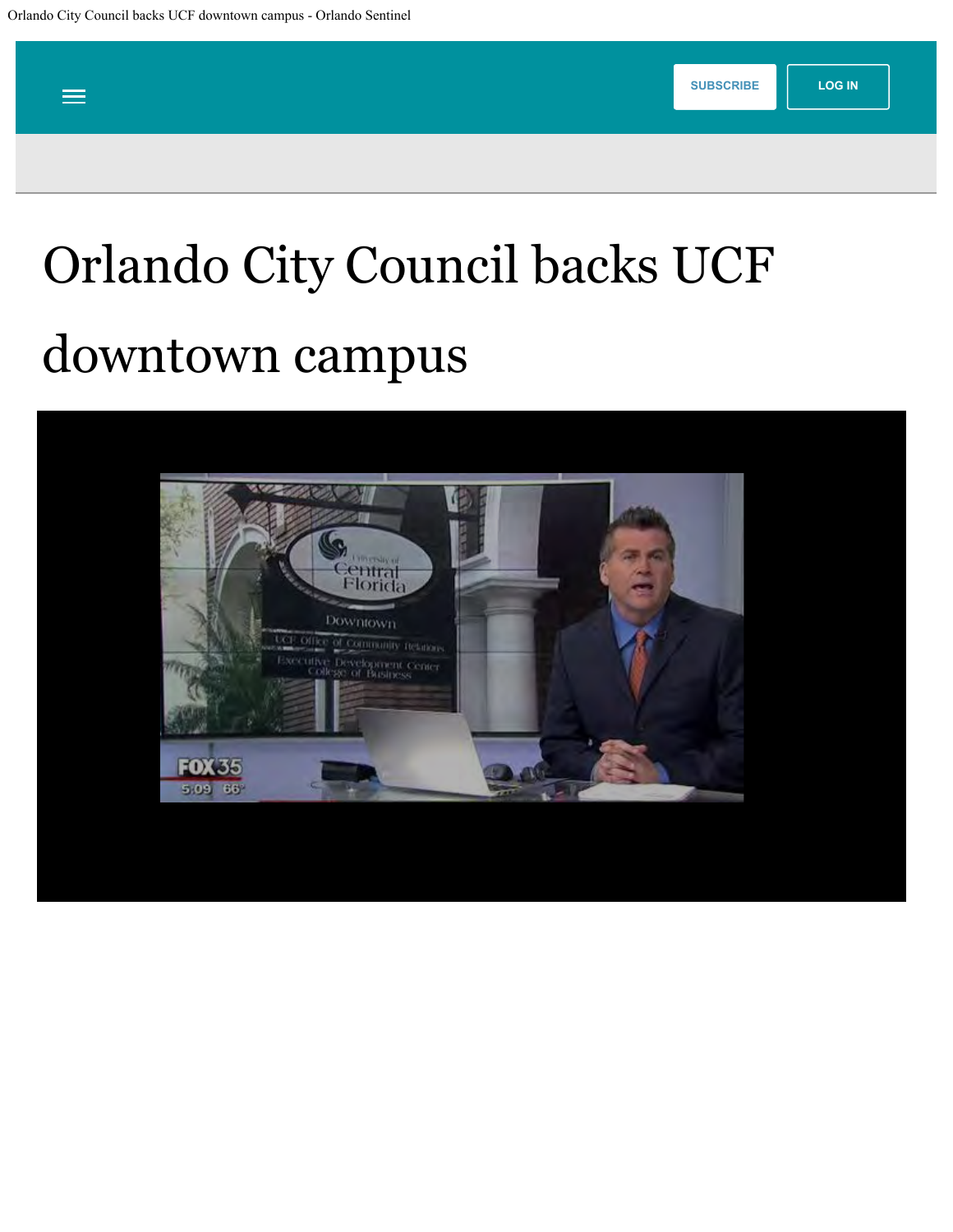## Orlando City Council backs UCF downtown campus - Orlando Sentinel

The Orlando City Council officially pledged \$75.2 million in land and other commitments to help UCF build a campus downtown. (Video from Fox 35 Orlando)



By **Stephen Hudak** • **Contact Reporter** Orlando Sentinel

**SHARE THIS**

City Council OKs deal for UCF downtown campus

FEBRUARY 8, 2016, 6:43 PM

**T** aking up a top UCF priority, the Orlando City Council officially pledged \$75.2 million in land and other commitments Monday to help the school build a campus downtown.

The council's unanimous vote on the deal is critical to winning approval from the Board of Governors, which oversees Florida's public university system, said Marcos Marchena, chairman of UCF's board of trustees.

"The Board of Governors wanted to make sure that the city was fully committed to this project, and this action sends the message that the city is fully on board," Marchena said.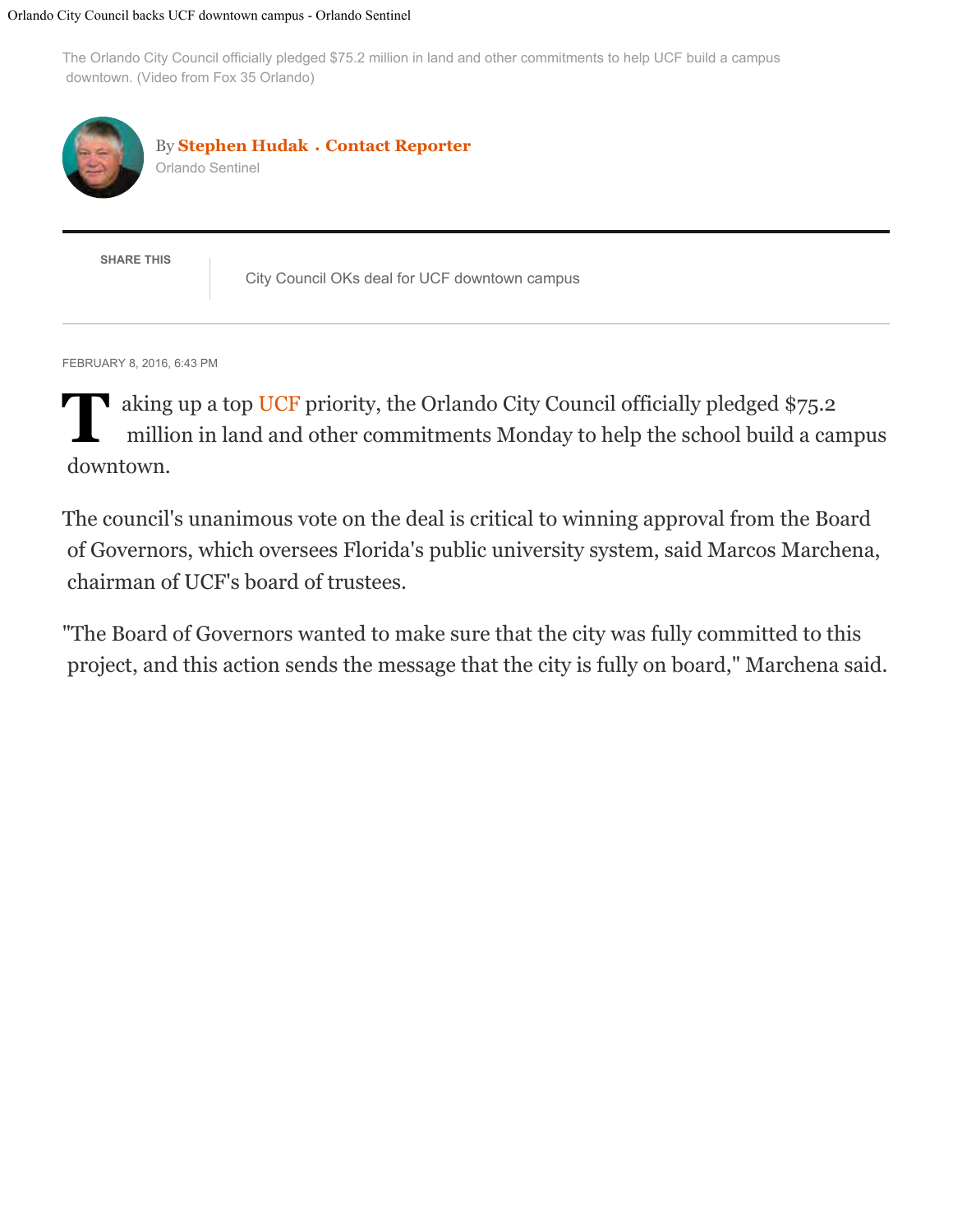When the Board of Governors meets March 2, the downtown campus is the lone item on its agenda.

"We think that's a good sign," Orlando Mayor Buddy Dyer said. "But there's certainly nothing that we can take for granted as we move this process forward."



New rendering of UCF downtown campus released Monday (UCF)

Under terms of the deal, the city will turn over to UCF a 15-acre tract of land at Parramore Avenue and Livingston Street, property valued at \$20 million, and a \$22.5 million building on West Livingston Street that houses the Center for Emerging Media.

The city also will pay \$19 million to improve Livingston Street between Parramore and Terry avenues. A private developer also has committed \$7.7

million in property.

The proposed campus is expected to bring 7,700 UCF and Valencia College students downtown. UCF also hopes to get \$20 million in state funding from the Legislature.

UCF, which plans to tap its budget for \$20 million, is trying to raise \$20 million in donations. It has received \$9 million in pledges from other partners, including \$3 million from Orange County government, \$2 million from Valencia College, and \$1.5 million each from the Orlando Magic and CFE Credit Union. School leaders are confident they will raise the other \$11 million.

"Based upon the history of this community, [I am] very confident they're going to come together and see the positive impact that UCF downtown will have – not just on our students but on the community," said Fred Kittinger, associate vice president of university relations.

He cited past partnerships between UCF and the community that helped create business incubators and Medical City.

"For other communities this [project] might be a bridge too far For us it's just the next